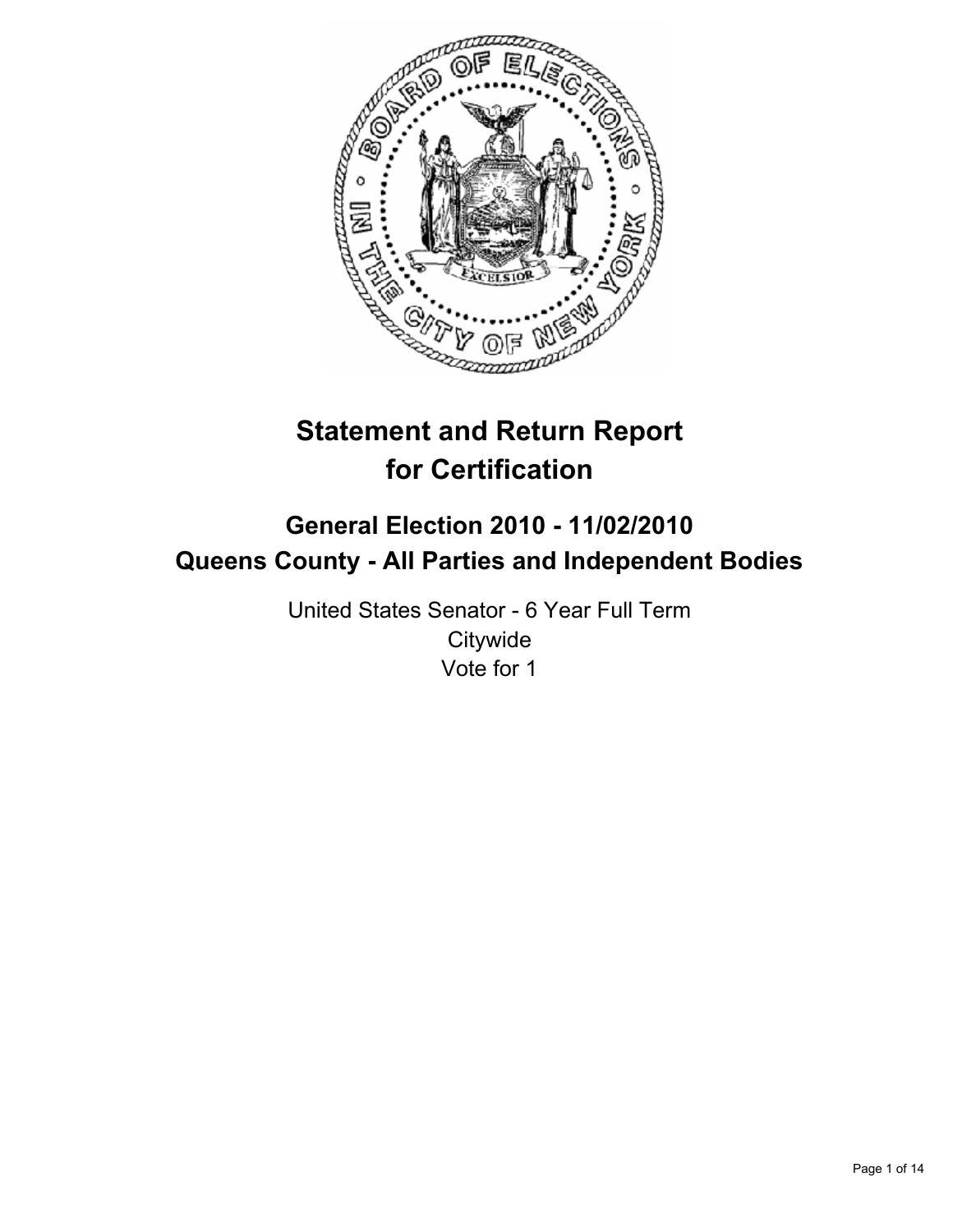

| <b>PUBLIC COUNTER</b>                          | 12,086         |
|------------------------------------------------|----------------|
| <b>EMERGENCY</b>                               | 0              |
| ABSENTEE/MILITARY                              | 274            |
| <b>FEDERAL</b>                                 | 60             |
| <b>AFFIDAVIT</b>                               | 127            |
| <b>Total Ballots</b>                           | 12,547         |
| CHARLES E SCHUMER (DEMOCRATIC)                 | 8,292          |
| JAY TOWNSEND (REPUBLICAN)                      | 2,139          |
| CHARLES E SCHUMER (INDEPENDENCE)               | 235            |
| JAY TOWNSEND (CONSERVATIVE)                    | 238            |
| CHARLES E SCHUMER (WORKING FAMILIES)           | 329            |
| <b>COLIA CLARK (GREEN)</b>                     | 87             |
| RANDY A CREDICO (LIBERTARIAN/ANTI-PROHIBITION) | 42             |
| CHRISTIAN PONTARELLI (WRITE-IN)                | 1              |
| ELIZABETH WARREN (WRITE-IN)                    | 1              |
| JAMES TRIKAS (WRITE-IN)                        | 1              |
| NO NAME (WRITE-IN)                             | $\overline{2}$ |
| <b>Total Votes</b>                             | 11,367         |
| Unrecorded                                     | 1,180          |

| 23,431         |
|----------------|
| 0              |
| 741            |
| 103            |
| 450            |
| 24,725         |
| 13,910         |
| 6,715          |
| 844            |
| 1,293          |
| 652            |
| 114            |
| 88             |
| 1              |
| 1              |
| $\overline{2}$ |
| 1              |
| 1              |
| $\overline{7}$ |
| 1              |
| 1              |
| 23,631         |
| 1,094          |
|                |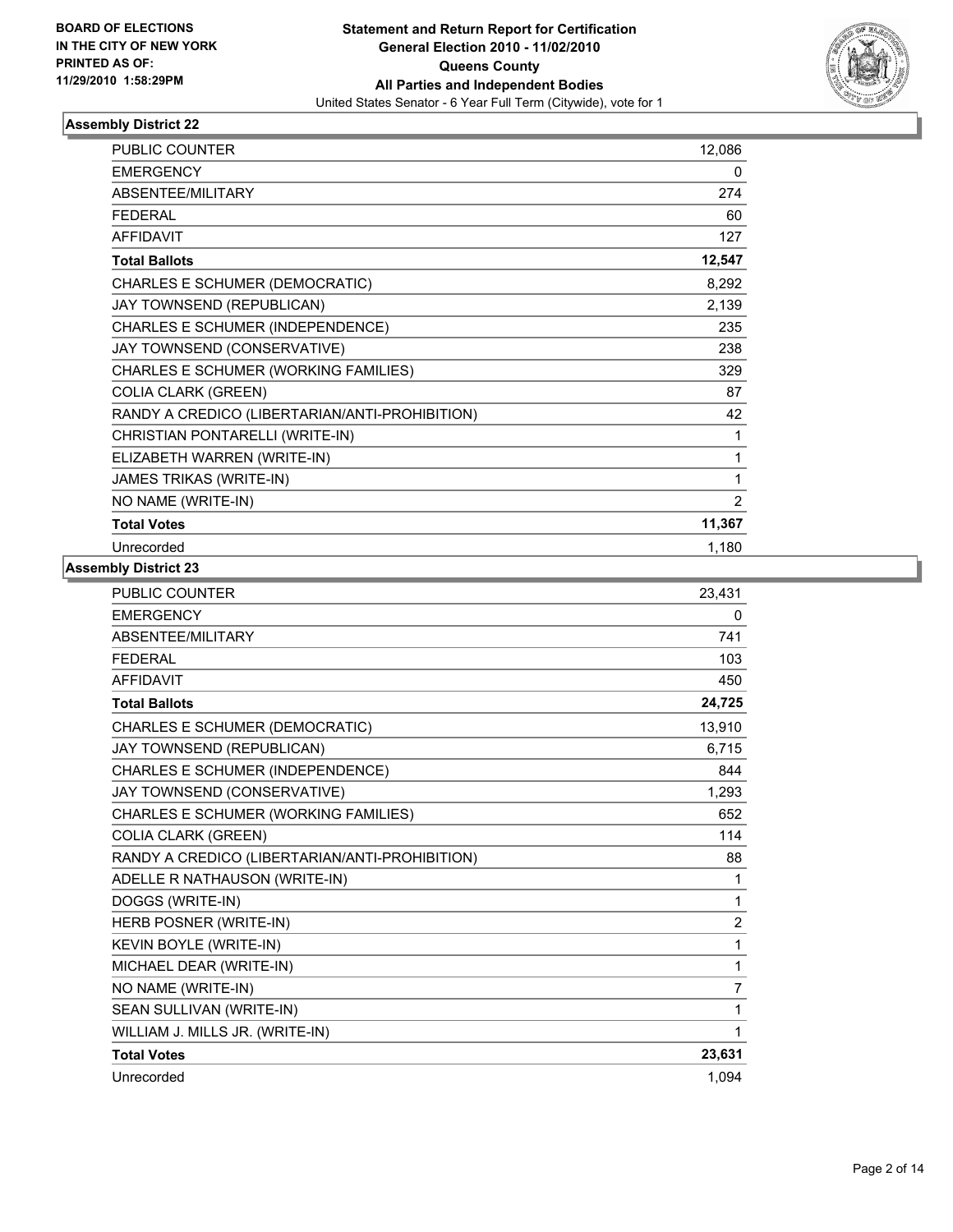

| <b>PUBLIC COUNTER</b>                          | 26,594 |
|------------------------------------------------|--------|
| <b>EMERGENCY</b>                               | 0      |
| <b>ABSENTEE/MILITARY</b>                       | 668    |
| <b>FEDERAL</b>                                 | 127    |
| <b>AFFIDAVIT</b>                               | 202    |
| <b>Total Ballots</b>                           | 27,591 |
| CHARLES E SCHUMER (DEMOCRATIC)                 | 17,818 |
| <b>JAY TOWNSEND (REPUBLICAN)</b>               | 5,806  |
| CHARLES E SCHUMER (INDEPENDENCE)               | 765    |
| JAY TOWNSEND (CONSERVATIVE)                    | 886    |
| CHARLES E SCHUMER (WORKING FAMILIES)           | 1,006  |
| <b>COLIA CLARK (GREEN)</b>                     | 147    |
| RANDY A CREDICO (LIBERTARIAN/ANTI-PROHIBITION) | 113    |
| NO NAME (WRITE-IN)                             | 4      |
| <b>VOID (WRITE-IN)</b>                         | 5      |
| <b>Total Votes</b>                             | 26,550 |
| Unrecorded                                     | 1.041  |

| <b>PUBLIC COUNTER</b>                          | 16,578 |
|------------------------------------------------|--------|
| <b>EMERGENCY</b>                               | 52     |
| ABSENTEE/MILITARY                              | 391    |
| <b>FEDERAL</b>                                 | 131    |
| <b>AFFIDAVIT</b>                               | 171    |
| <b>Total Ballots</b>                           | 17,323 |
| CHARLES E SCHUMER (DEMOCRATIC)                 | 11,174 |
| JAY TOWNSEND (REPUBLICAN)                      | 3,603  |
| CHARLES E SCHUMER (INDEPENDENCE)               | 435    |
| JAY TOWNSEND (CONSERVATIVE)                    | 526    |
| CHARLES E SCHUMER (WORKING FAMILIES)           | 627    |
| <b>COLIA CLARK (GREEN)</b>                     | 98     |
| RANDY A CREDICO (LIBERTARIAN/ANTI-PROHIBITION) | 75     |
| FRANK PADAVAN (WRITE-IN)                       | 1      |
| NO NAME (WRITE-IN)                             | 1      |
| <b>Total Votes</b>                             | 16,540 |
| Unrecorded                                     | 783    |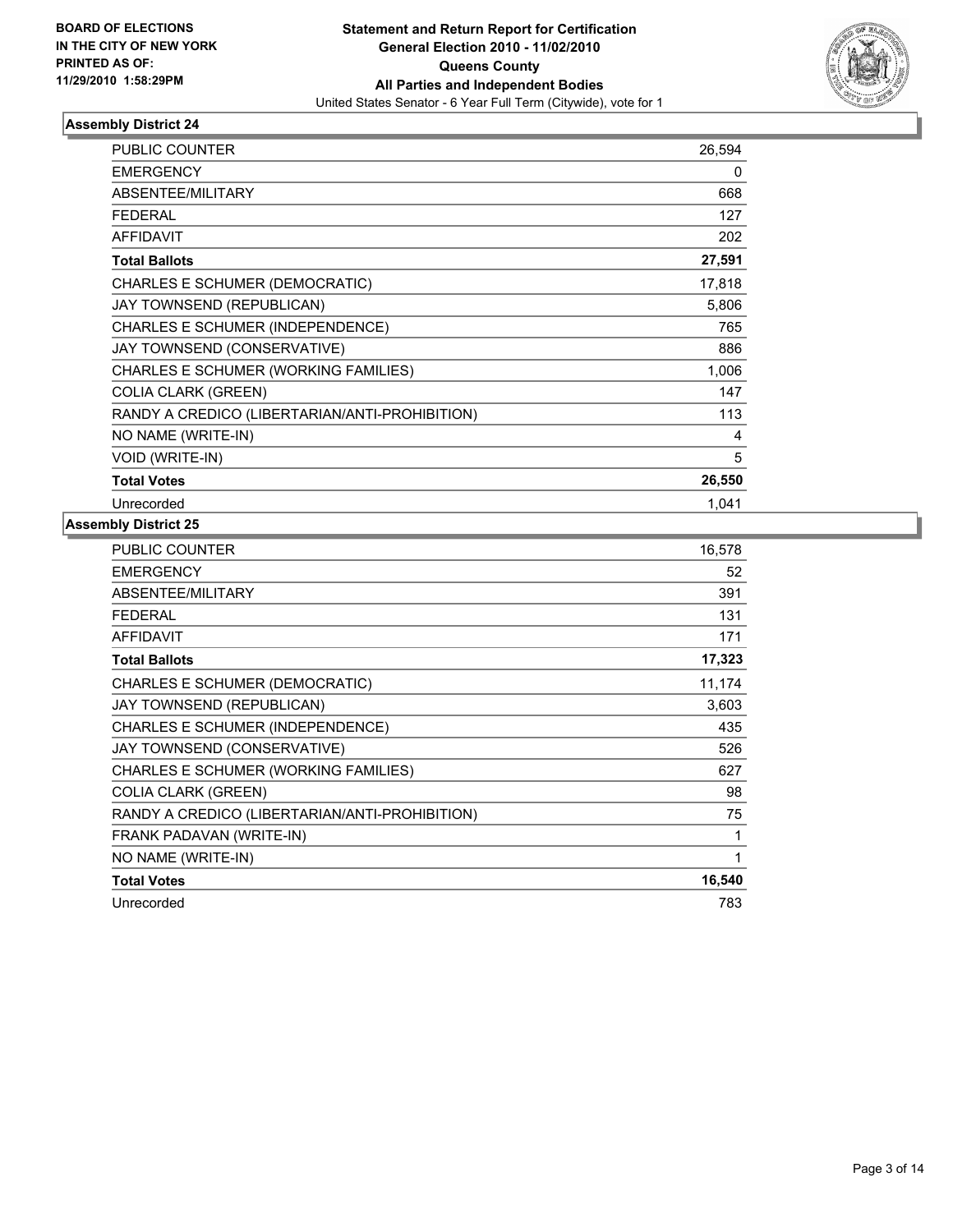

| <b>PUBLIC COUNTER</b>                          | 27,705       |
|------------------------------------------------|--------------|
| <b>EMERGENCY</b>                               | 0            |
| ABSENTEE/MILITARY                              | 911          |
| <b>FEDERAL</b>                                 | 100          |
| <b>AFFIDAVIT</b>                               | 185          |
| <b>Total Ballots</b>                           | 28,901       |
| CHARLES E SCHUMER (DEMOCRATIC)                 | 16,779       |
| JAY TOWNSEND (REPUBLICAN)                      | 7,701        |
| <b>CHARLES E SCHUMER (INDEPENDENCE)</b>        | 823          |
| JAY TOWNSEND (CONSERVATIVE)                    | 1,220        |
| CHARLES E SCHUMER (WORKING FAMILIES)           | 766          |
| <b>COLIA CLARK (GREEN)</b>                     | 151          |
| RANDY A CREDICO (LIBERTARIAN/ANTI-PROHIBITION) | 114          |
| ALFREDO CENTOLA (WRITE-IN)                     | 1            |
| DAVID GORDON (WRITE-IN)                        | 1            |
| DOUGLAS A WILLIAMSON (WRITE-IN)                | 1            |
| ED MCCLOSKEY (WRITE-IN)                        | $\mathbf{1}$ |
| JOHN MESSER (WRITE-IN)                         | 1            |
| MONTGOMERY SUMMA (WRITE-IN)                    | 1            |
| NO NAME (WRITE-IN)                             | 3            |
| RALPH NADER (WRITE-IN)                         | $\mathbf{1}$ |
| SEBASTIAN D'BRONSKI (WRITE-IN)                 | 1            |
| SIMON KWOK (WRITE-IN)                          | 1            |
| THOMAS DAY (WRITE-IN)                          | 1            |
| VOID (WRITE-IN)                                | 1            |
| <b>Total Votes</b>                             | 27,568       |
| Unrecorded                                     | 1,333        |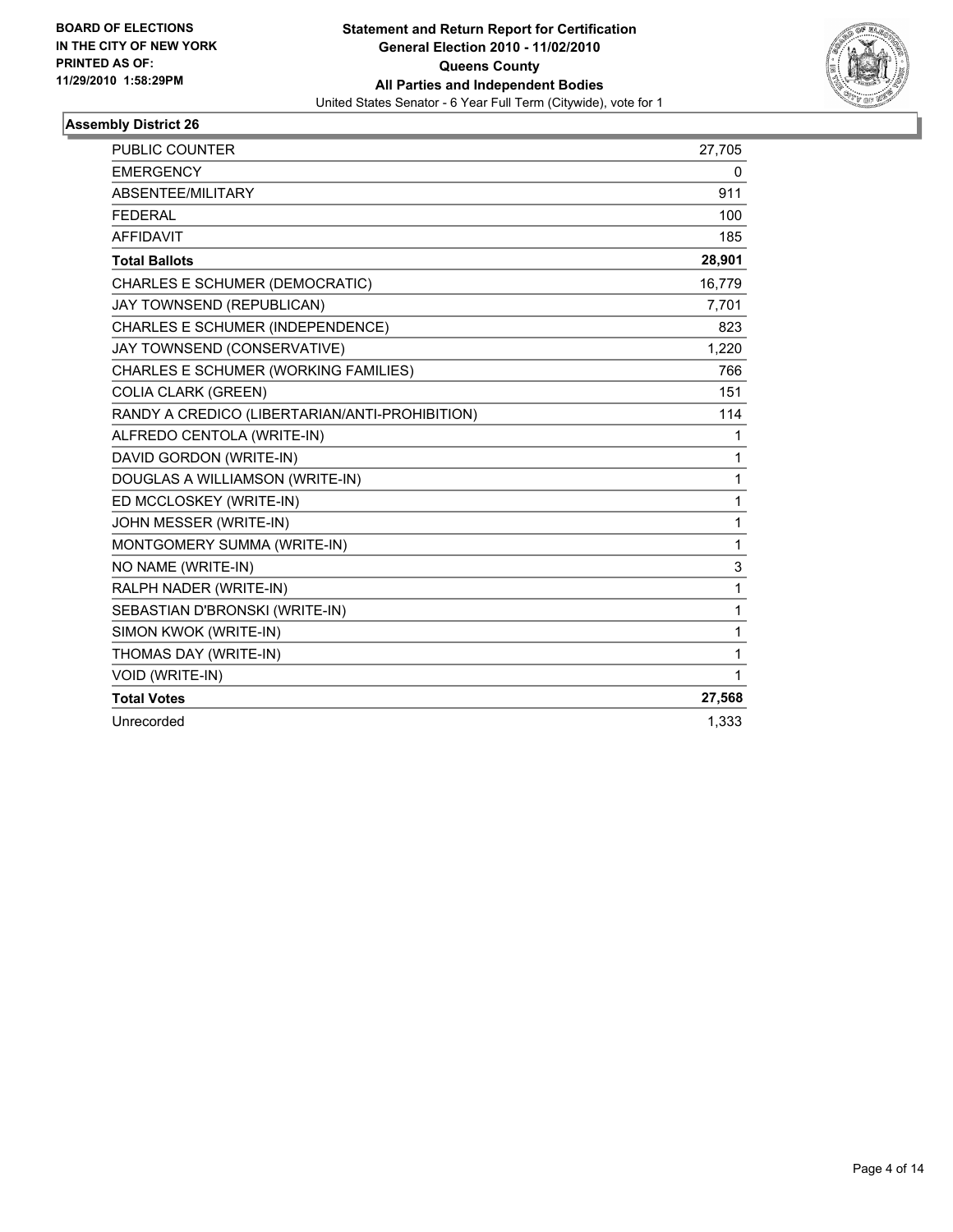

| PUBLIC COUNTER                                 | 19,523 |
|------------------------------------------------|--------|
| <b>EMERGENCY</b>                               | 0      |
| <b>ABSENTEE/MILITARY</b>                       | 518    |
| <b>FEDERAL</b>                                 | 232    |
| <b>AFFIDAVIT</b>                               | 278    |
| <b>Total Ballots</b>                           | 20,551 |
| CHARLES E SCHUMER (DEMOCRATIC)                 | 12,846 |
| JAY TOWNSEND (REPUBLICAN)                      | 4,599  |
| CHARLES E SCHUMER (INDEPENDENCE)               | 531    |
| JAY TOWNSEND (CONSERVATIVE)                    | 557    |
| CHARLES E SCHUMER (WORKING FAMILIES)           | 708    |
| <b>COLIA CLARK (GREEN)</b>                     | 137    |
| RANDY A CREDICO (LIBERTARIAN/ANTI-PROHIBITION) | 89     |
| BARBARA FINGER (WRITE-IN)                      | 1      |
| <b>GREGORY FINGER (WRITE-IN)</b>               | 1      |
| MARTIN T GOODMAN (WRITE-IN)                    | 1      |
| MORT ZUCKER-MAN (WRITE-IN)                     | 1      |
| NO NAME (WRITE-IN)                             | 4      |
| RICHARD MAIELLO (WRITE-IN)                     | 1      |
| <b>VOID (WRITE-IN)</b>                         | 1      |
| <b>Total Votes</b>                             | 19,477 |
| Unrecorded                                     | 1.074  |

| PUBLIC COUNTER                                 | 24.011         |
|------------------------------------------------|----------------|
| <b>EMERGENCY</b>                               | 0              |
| <b>ABSENTEE/MILITARY</b>                       | 914            |
| <b>FEDERAL</b>                                 | 224            |
| <b>AFFIDAVIT</b>                               | 266            |
| <b>Total Ballots</b>                           | 25,415         |
| CHARLES E SCHUMER (DEMOCRATIC)                 | 15,274         |
| JAY TOWNSEND (REPUBLICAN)                      | 6,318          |
| CHARLES E SCHUMER (INDEPENDENCE)               | 766            |
| JAY TOWNSEND (CONSERVATIVE)                    | 780            |
| CHARLES E SCHUMER (WORKING FAMILIES)           | 907            |
| <b>COLIA CLARK (GREEN)</b>                     | 207            |
| RANDY A CREDICO (LIBERTARIAN/ANTI-PROHIBITION) | 130            |
| CHAYA ROSNER (WRITE-IN)                        | 1              |
| JOHN CLIFTON (WRITE-IN)                        | 1              |
| KATHERINE R MASI (WRITE-IN)                    | $\overline{2}$ |
| NO NAME (WRITE-IN)                             | 1              |
| PETER KING (WRITE-IN)                          | 1              |
| RUDOLPH GIULIANI (WRITE-IN)                    | 1              |
| STEVE JUGAN (WRITE-IN)                         | 1              |
| <b>Total Votes</b>                             | 24,390         |
| Unrecorded                                     | 1,025          |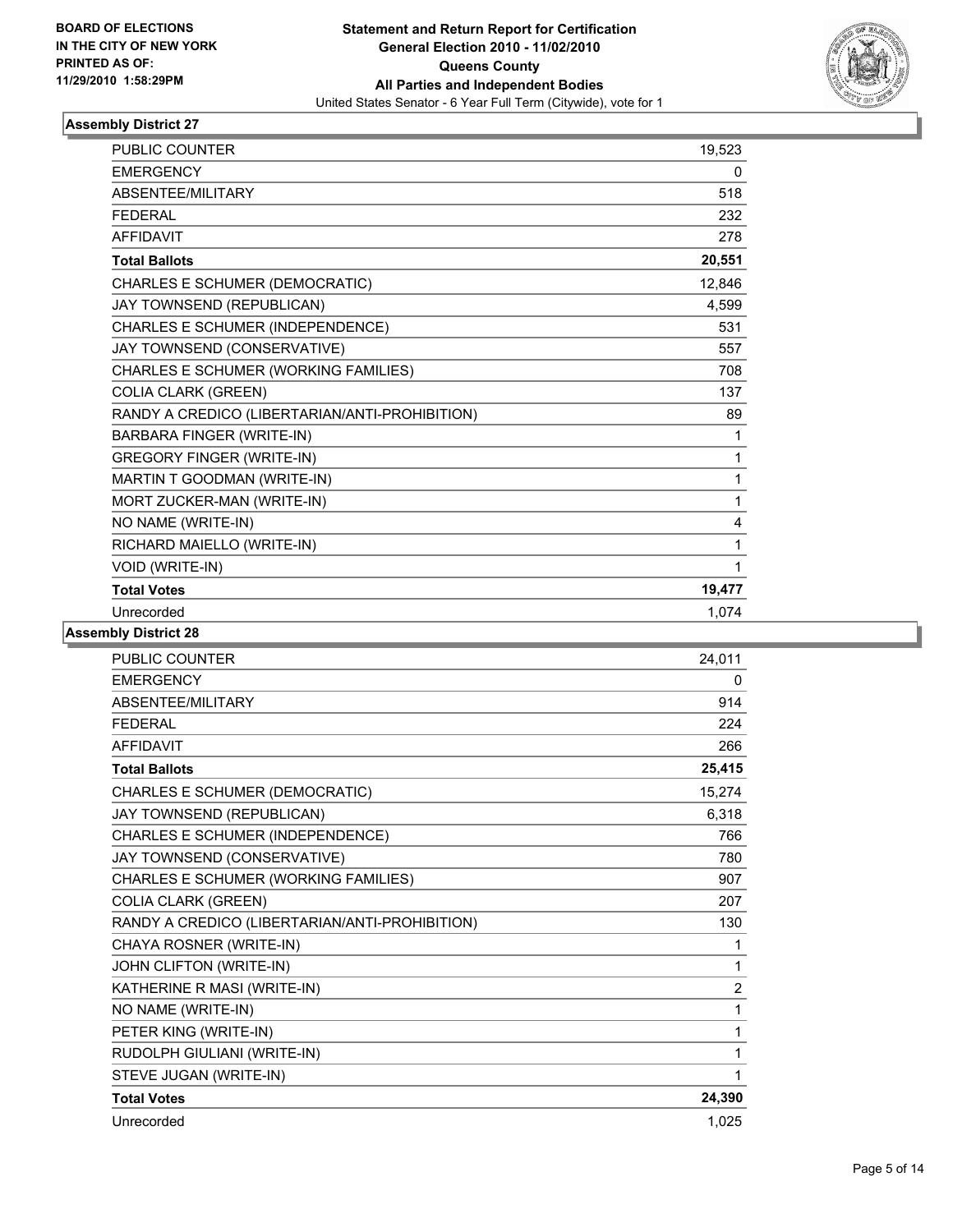

| <b>PUBLIC COUNTER</b>                          | 23,087 |
|------------------------------------------------|--------|
| <b>EMERGENCY</b>                               | 0      |
| <b>ABSENTEE/MILITARY</b>                       | 405    |
| FEDERAL                                        | 30     |
| <b>AFFIDAVIT</b>                               | 415    |
| <b>Total Ballots</b>                           | 23,937 |
| CHARLES E SCHUMER (DEMOCRATIC)                 | 21,055 |
| JAY TOWNSEND (REPUBLICAN)                      | 707    |
| CHARLES E SCHUMER (INDEPENDENCE)               | 281    |
| JAY TOWNSEND (CONSERVATIVE)                    | 118    |
| CHARLES E SCHUMER (WORKING FAMILIES)           | 827    |
| <b>COLIA CLARK (GREEN)</b>                     | 98     |
| RANDY A CREDICO (LIBERTARIAN/ANTI-PROHIBITION) | 35     |
| <b>GAMAAL D. BROWN (WRITE-IN)</b>              | 1      |
| JOHN W. CRONIN (WRITE-IN)                      | 1      |
| NO NAME (WRITE-IN)                             | 2      |
| <b>Total Votes</b>                             | 23,125 |
| Unrecorded                                     | 812    |

| <b>PUBLIC COUNTER</b>                          | 17,016 |
|------------------------------------------------|--------|
| <b>EMERGENCY</b>                               | 0      |
| ABSENTEE/MILITARY                              | 368    |
| <b>FEDERAL</b>                                 | 121    |
| <b>AFFIDAVIT</b>                               | 264    |
| <b>Total Ballots</b>                           | 17,769 |
| CHARLES E SCHUMER (DEMOCRATIC)                 | 10,826 |
| JAY TOWNSEND (REPUBLICAN)                      | 3,775  |
| CHARLES E SCHUMER (INDEPENDENCE)               | 485    |
| JAY TOWNSEND (CONSERVATIVE)                    | 687    |
| CHARLES E SCHUMER (WORKING FAMILIES)           | 840    |
| <b>COLIA CLARK (GREEN)</b>                     | 202    |
| RANDY A CREDICO (LIBERTARIAN/ANTI-PROHIBITION) | 89     |
| <b>GREGORY POLIT (WRITE-IN)</b>                | 1      |
| JONAS BENDER-NASH (WRITE-IN)                   | 1      |
| LAURA COLBY (WRITE-IN)                         | 1      |
| MICKEY MOUSE (WRITE-IN)                        | 1      |
| NO NAME (WRITE-IN)                             | 3      |
| PAT TOONEY (WRITE-IN)                          | 1      |
| RALPH NADER (WRITE-IN)                         | 1      |
| RANDY CREDICO (WRITE-IN)                       | 1      |
| <b>Total Votes</b>                             | 16,914 |
| Unrecorded                                     | 855    |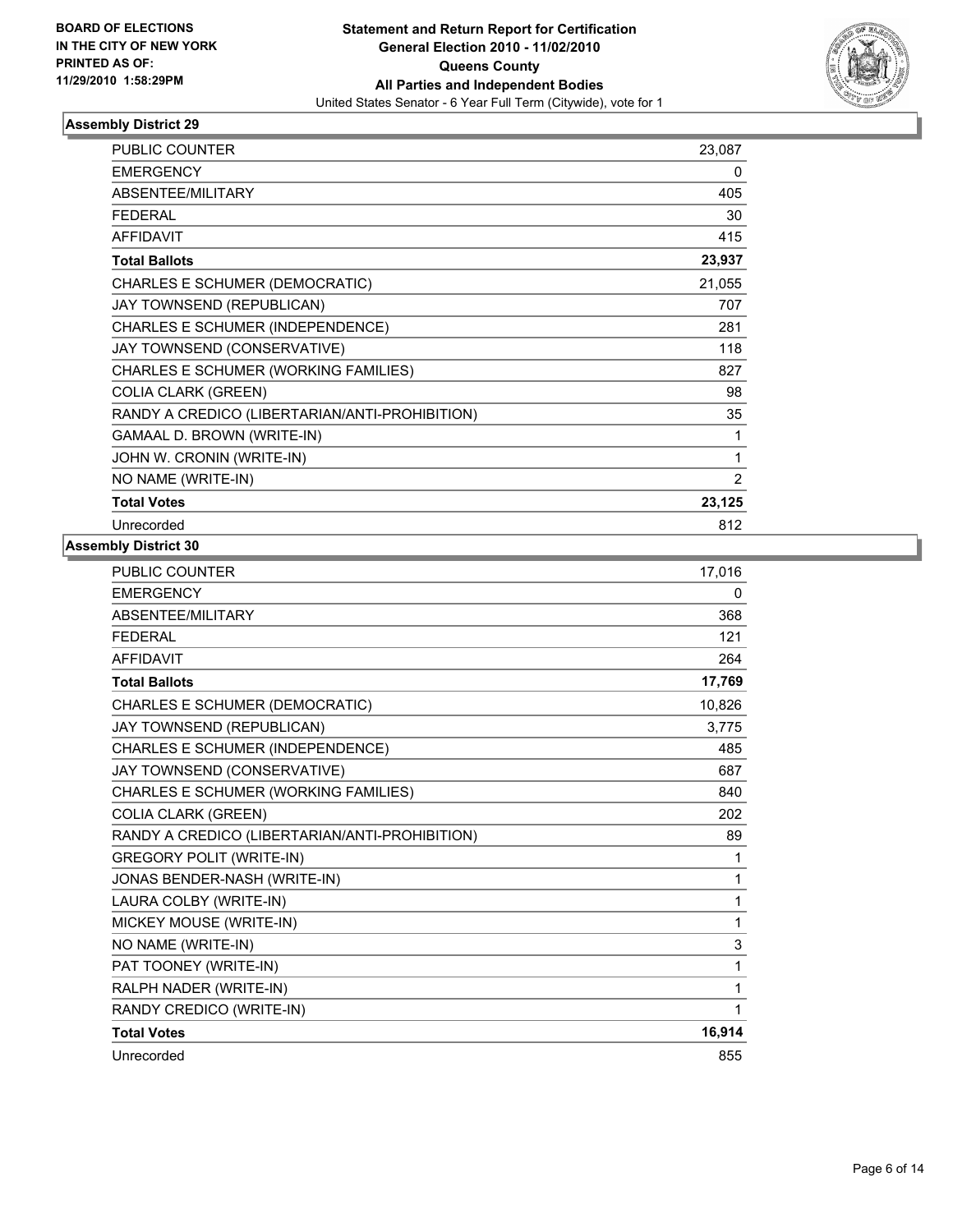

| <b>PUBLIC COUNTER</b>                          | 17,920 |
|------------------------------------------------|--------|
| <b>EMERGENCY</b>                               | 0      |
| <b>ABSENTEE/MILITARY</b>                       | 497    |
| <b>FEDERAL</b>                                 | 50     |
| <b>AFFIDAVIT</b>                               | 344    |
| <b>Total Ballots</b>                           | 18,811 |
| CHARLES E SCHUMER (DEMOCRATIC)                 | 16,088 |
| JAY TOWNSEND (REPUBLICAN)                      | 795    |
| CHARLES E SCHUMER (INDEPENDENCE)               | 246    |
| JAY TOWNSEND (CONSERVATIVE)                    | 156    |
| CHARLES E SCHUMER (WORKING FAMILIES)           | 635    |
| <b>COLIA CLARK (GREEN)</b>                     | 65     |
| RANDY A CREDICO (LIBERTARIAN/ANTI-PROHIBITION) | 39     |
| ALLAN JENNINGS (WRITE-IN)                      | 1      |
| DECLINED PHANTOM (WRITE-IN)                    | 1      |
| E. FINK (WRITE-IN)                             | 1      |
| NO NAME (WRITE-IN)                             | 1      |
| <b>Total Votes</b>                             | 18,028 |
| Unrecorded                                     | 783    |

| PUBLIC COUNTER                                 | 20,730 |
|------------------------------------------------|--------|
| <b>EMERGENCY</b>                               | 17     |
| ABSENTEE/MILITARY                              | 325    |
| <b>FEDERAL</b>                                 | 21     |
| <b>AFFIDAVIT</b>                               | 395    |
| <b>Total Ballots</b>                           | 21,488 |
| CHARLES E SCHUMER (DEMOCRATIC)                 | 18,867 |
| JAY TOWNSEND (REPUBLICAN)                      | 405    |
| CHARLES E SCHUMER (INDEPENDENCE)               | 245    |
| JAY TOWNSEND (CONSERVATIVE)                    | 69     |
| CHARLES E SCHUMER (WORKING FAMILIES)           | 679    |
| <b>COLIA CLARK (GREEN)</b>                     | 100    |
| RANDY A CREDICO (LIBERTARIAN/ANTI-PROHIBITION) | 36     |
| NO NAME (WRITE-IN)                             | 1      |
| RUTH ROBINETT (WRITE-IN)                       | 1      |
| <b>Total Votes</b>                             | 20,403 |
| Unrecorded                                     | 1,085  |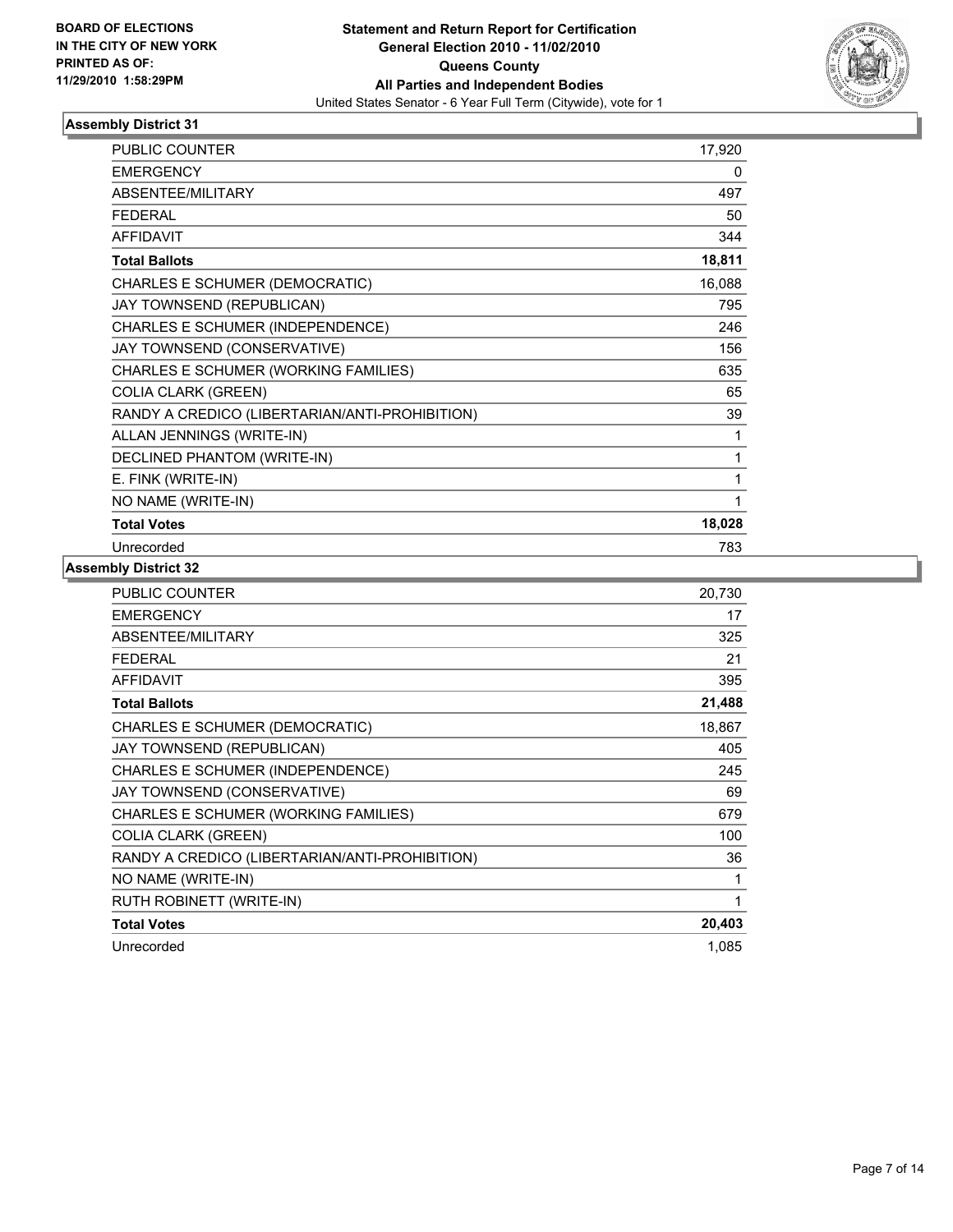

| <b>PUBLIC COUNTER</b>                          | 24,428 |
|------------------------------------------------|--------|
| <b>EMERGENCY</b>                               | 75     |
| ABSENTEE/MILITARY                              | 358    |
| <b>FEDERAL</b>                                 | 27     |
| <b>AFFIDAVIT</b>                               | 280    |
| <b>Total Ballots</b>                           | 25,168 |
| CHARLES E SCHUMER (DEMOCRATIC)                 | 20,585 |
| <b>JAY TOWNSEND (REPUBLICAN)</b>               | 1,528  |
| CHARLES E SCHUMER (INDEPENDENCE)               | 424    |
| JAY TOWNSEND (CONSERVATIVE)                    | 321    |
| CHARLES E SCHUMER (WORKING FAMILIES)           | 1,300  |
| <b>COLIA CLARK (GREEN)</b>                     | 102    |
| RANDY A CREDICO (LIBERTARIAN/ANTI-PROHIBITION) | 45     |
| SHIRLEY HUNTLEY (WRITE-IN)                     | 2      |
| <b>Total Votes</b>                             | 24,307 |
| Unrecorded                                     | 861    |

| <b>PUBLIC COUNTER</b>                          | 13,768 |
|------------------------------------------------|--------|
| <b>EMERGENCY</b>                               | 0      |
| ABSENTEE/MILITARY                              | 232    |
| <b>FEDERAL</b>                                 | 85     |
| <b>AFFIDAVIT</b>                               | 212    |
| <b>Total Ballots</b>                           | 14,297 |
| CHARLES E SCHUMER (DEMOCRATIC)                 | 9,752  |
| JAY TOWNSEND (REPUBLICAN)                      | 2,065  |
| CHARLES E SCHUMER (INDEPENDENCE)               | 231    |
| JAY TOWNSEND (CONSERVATIVE)                    | 255    |
| CHARLES E SCHUMER (WORKING FAMILIES)           | 886    |
| <b>COLIA CLARK (GREEN)</b>                     | 161    |
| RANDY A CREDICO (LIBERTARIAN/ANTI-PROHIBITION) | 50     |
| HOMER SIMPSON (WRITE-IN)                       | 1      |
| <b>JOSE PERALTA (WRITE-IN)</b>                 | 1      |
| NO NAME (WRITE-IN)                             | 3      |
| RICHARD LA SALLE (WRITE-IN)                    | 1      |
| <b>Total Votes</b>                             | 13,406 |
| Unrecorded                                     | 891    |
|                                                |        |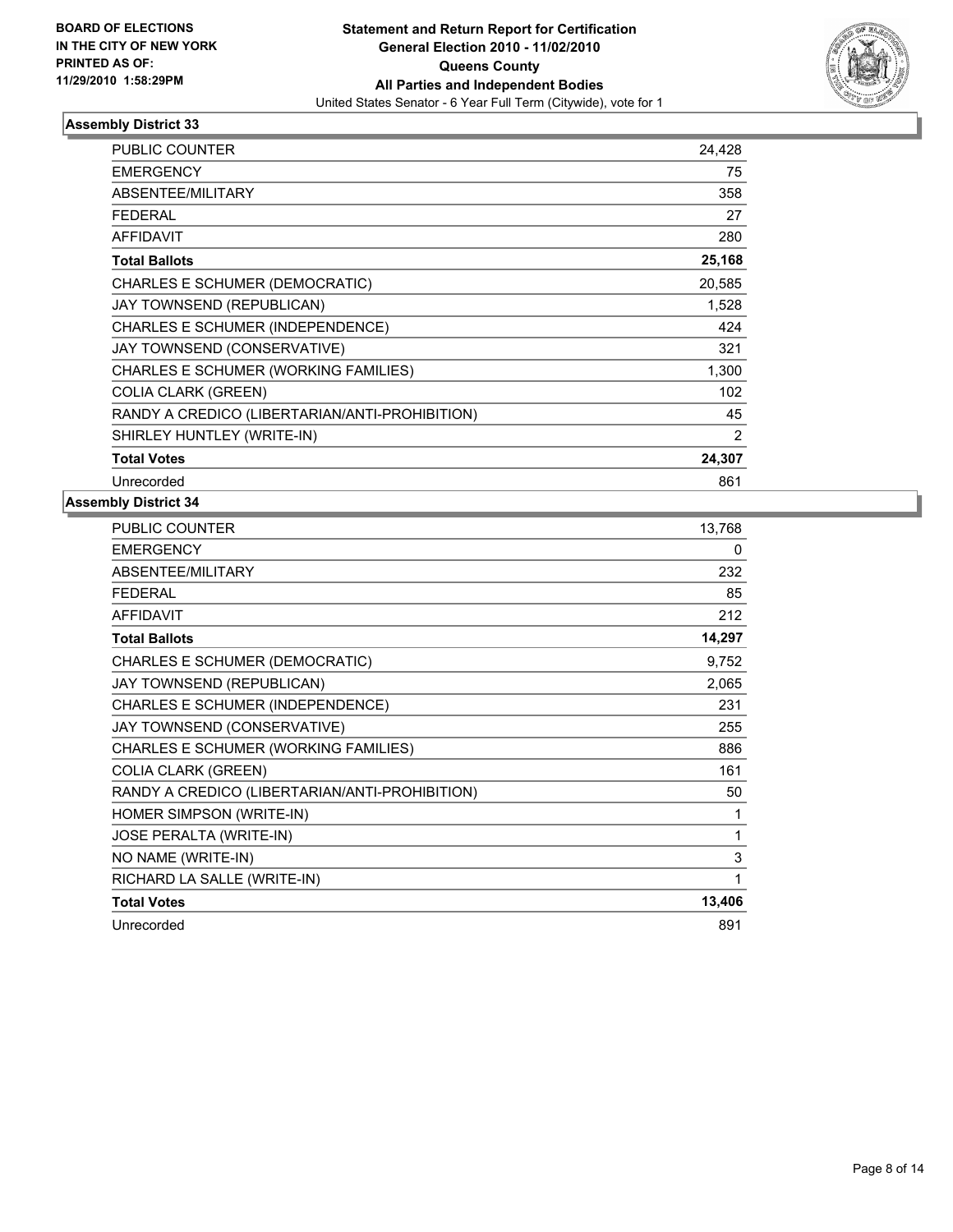

| <b>PUBLIC COUNTER</b>                          | 13,357 |
|------------------------------------------------|--------|
| <b>EMERGENCY</b>                               | 45     |
| ABSENTEE/MILITARY                              | 292    |
| <b>FEDERAL</b>                                 | 75     |
| <b>AFFIDAVIT</b>                               | 163    |
| <b>Total Ballots</b>                           | 13,932 |
| CHARLES E SCHUMER (DEMOCRATIC)                 | 10,785 |
| JAY TOWNSEND (REPUBLICAN)                      | 1,415  |
| CHARLES E SCHUMER (INDEPENDENCE)               | 226    |
| JAY TOWNSEND (CONSERVATIVE)                    | 146    |
| CHARLES E SCHUMER (WORKING FAMILIES)           | 464    |
| <b>COLIA CLARK (GREEN)</b>                     | 83     |
| RANDY A CREDICO (LIBERTARIAN/ANTI-PROHIBITION) | 41     |
| <b>BOB TURNER (WRITE-IN)</b>                   | 1      |
| MIGUEL SERRAT (WRITE-IN)                       | 1      |
| <b>Total Votes</b>                             | 13,162 |
| Unrecorded                                     | 770    |

| <b>PUBLIC COUNTER</b>                          | 17,109         |
|------------------------------------------------|----------------|
| <b>EMERGENCY</b>                               | $\mathbf{0}$   |
| ABSENTEE/MILITARY                              | 295            |
| <b>FEDERAL</b>                                 | 214            |
| <b>AFFIDAVIT</b>                               | 377            |
| <b>Total Ballots</b>                           | 17,995         |
| CHARLES E SCHUMER (DEMOCRATIC)                 | 11,980         |
| JAY TOWNSEND (REPUBLICAN)                      | 2,819          |
| CHARLES E SCHUMER (INDEPENDENCE)               | 444            |
| JAY TOWNSEND (CONSERVATIVE)                    | 350            |
| CHARLES E SCHUMER (WORKING FAMILIES)           | 1,033          |
| <b>COLIA CLARK (GREEN)</b>                     | 284            |
| RANDY A CREDICO (LIBERTARIAN/ANTI-PROHIBITION) | 123            |
| B. BUNNY (WRITE-IN)                            | 1              |
| DOOGIE HOUSER M.D. (WRITE-IN)                  | 1              |
| EISTE OLOI GTP (WRITE-IN)                      | 1              |
| EISTEGIATO POUTJO GAVAS (WRITE-IN)             | 1              |
| <b>GEORGE EMERTRICK (WRITE-IN)</b>             | 1              |
| JAY TOWNSEND (WRITE-IN)                        | 1              |
| MARY CLARK (WRITE-IN)                          | 1              |
| NO NAME (WRITE-IN)                             | 4              |
| PAUL BOIDER (WRITE-IN)                         | 1              |
| RALPH NADER (WRITE-IN)                         | 1              |
| RUTH ROBINETT (WRITE-IN)                       | 1              |
| <b>VOID (WRITE-IN)</b>                         | $\overline{2}$ |
| <b>Total Votes</b>                             | 17,049         |
| Unrecorded                                     | 946            |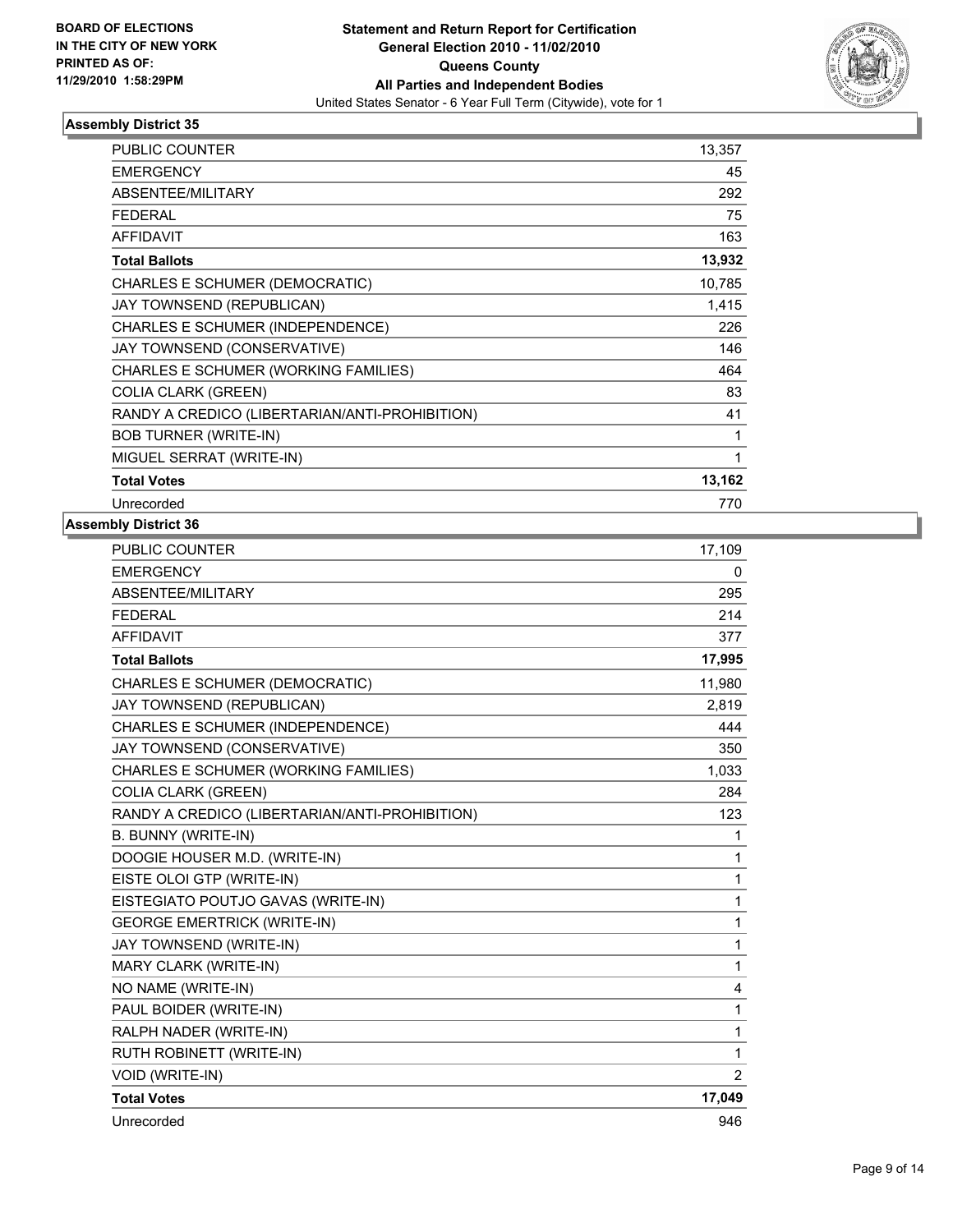

| <b>PUBLIC COUNTER</b>                          | 15,397 |
|------------------------------------------------|--------|
| <b>EMERGENCY</b>                               | 0      |
| <b>ABSENTEE/MILITARY</b>                       | 247    |
| <b>FEDERAL</b>                                 | 89     |
| <b>AFFIDAVIT</b>                               | 291    |
| <b>Total Ballots</b>                           | 16,024 |
| CHARLES E SCHUMER (DEMOCRATIC)                 | 11,461 |
| JAY TOWNSEND (REPUBLICAN)                      | 1,918  |
| CHARLES E SCHUMER (INDEPENDENCE)               | 300    |
| JAY TOWNSEND (CONSERVATIVE)                    | 295    |
| CHARLES E SCHUMER (WORKING FAMILIES)           | 962    |
| <b>COLIA CLARK (GREEN)</b>                     | 208    |
| RANDY A CREDICO (LIBERTARIAN/ANTI-PROHIBITION) | 100    |
| D-BAG (WRITE-IN)                               | 1      |
| <b>GARY BERNSTEIN (WRITE-IN)</b>               | 1      |
| JOSHUA BARRO (WRITE-IN)                        | 1      |
| KHALDOWN KHELIL (WRITE-IN)                     | 1      |
| NO NAME (WRITE-IN)                             | 3      |
| PETER KING (WRITE-IN)                          | 1      |
| RAYMOND GEE (WRITE-IN)                         | 1      |
| WALTER N IWACHOW (WRITE-IN)                    | 1      |
| <b>Total Votes</b>                             | 15,254 |
| Unrecorded                                     | 770    |

| <b>PUBLIC COUNTER</b>                          | 14,298 |
|------------------------------------------------|--------|
| <b>EMERGENCY</b>                               | 17     |
| ABSENTEE/MILITARY                              | 276    |
| <b>FEDERAL</b>                                 | 39     |
| <b>AFFIDAVIT</b>                               | 209    |
| <b>Total Ballots</b>                           | 14,839 |
| CHARLES E SCHUMER (DEMOCRATIC)                 | 9,757  |
| JAY TOWNSEND (REPUBLICAN)                      | 2,640  |
| CHARLES E SCHUMER (INDEPENDENCE)               | 372    |
| JAY TOWNSEND (CONSERVATIVE)                    | 569    |
| CHARLES E SCHUMER (WORKING FAMILIES)           | 457    |
| <b>COLIA CLARK (GREEN)</b>                     | 85     |
| RANDY A CREDICO (LIBERTARIAN/ANTI-PROHIBITION) | 47     |
| EDWARD J. SPIOLLI (WRITE-IN)                   | 1      |
| NO NAME (WRITE-IN)                             | 3      |
| NOAM CHOUSKY (WRITE-IN)                        | 1      |
| RON PAUL (WRITE-IN)                            | 1      |
| <b>Total Votes</b>                             | 13,933 |
| Unrecorded                                     | 906    |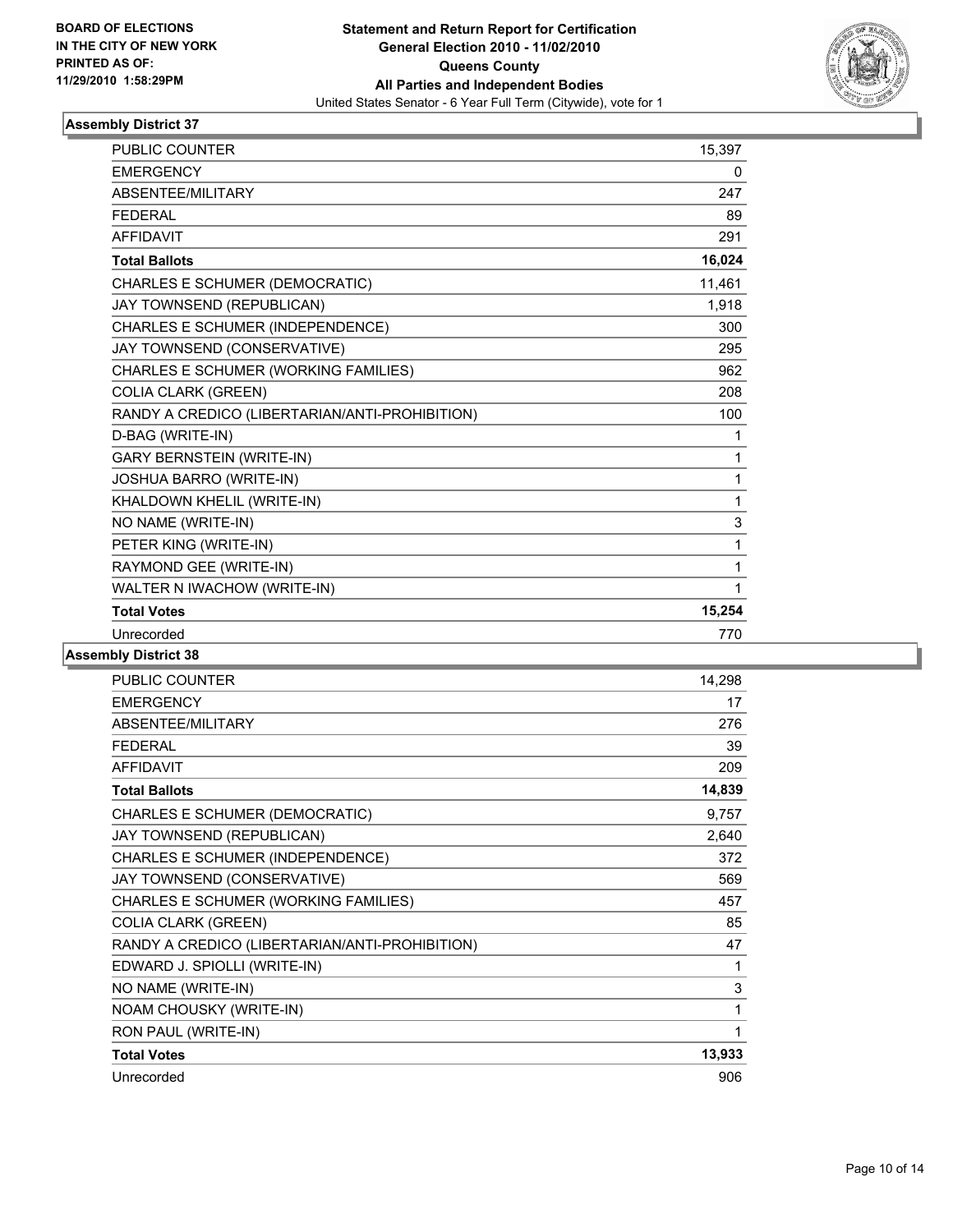

| <b>PUBLIC COUNTER</b>                          | 9,918  |
|------------------------------------------------|--------|
| <b>EMERGENCY</b>                               | 3      |
| <b>ABSENTEE/MILITARY</b>                       | 125    |
| <b>FEDERAL</b>                                 | 68     |
| <b>AFFIDAVIT</b>                               | 123    |
| <b>Total Ballots</b>                           | 10,237 |
| CHARLES E SCHUMER (DEMOCRATIC)                 | 7,367  |
| JAY TOWNSEND (REPUBLICAN)                      | 1,037  |
| CHARLES E SCHUMER (INDEPENDENCE)               | 147    |
| JAY TOWNSEND (CONSERVATIVE)                    | 116    |
| CHARLES E SCHUMER (WORKING FAMILIES)           | 653    |
| <b>COLIA CLARK (GREEN)</b>                     | 88     |
| RANDY A CREDICO (LIBERTARIAN/ANTI-PROHIBITION) | 44     |
| AMY GOODMAN (WRITE-IN)                         | 1      |
| <b>JASMINE PINKI (WRITE-IN)</b>                | 1      |
| MISS PEGGY (WRITE-IN)                          | 1      |
| NO NAME (WRITE-IN)                             | 6      |
| <b>Total Votes</b>                             | 9,461  |
| Unrecorded                                     | 776    |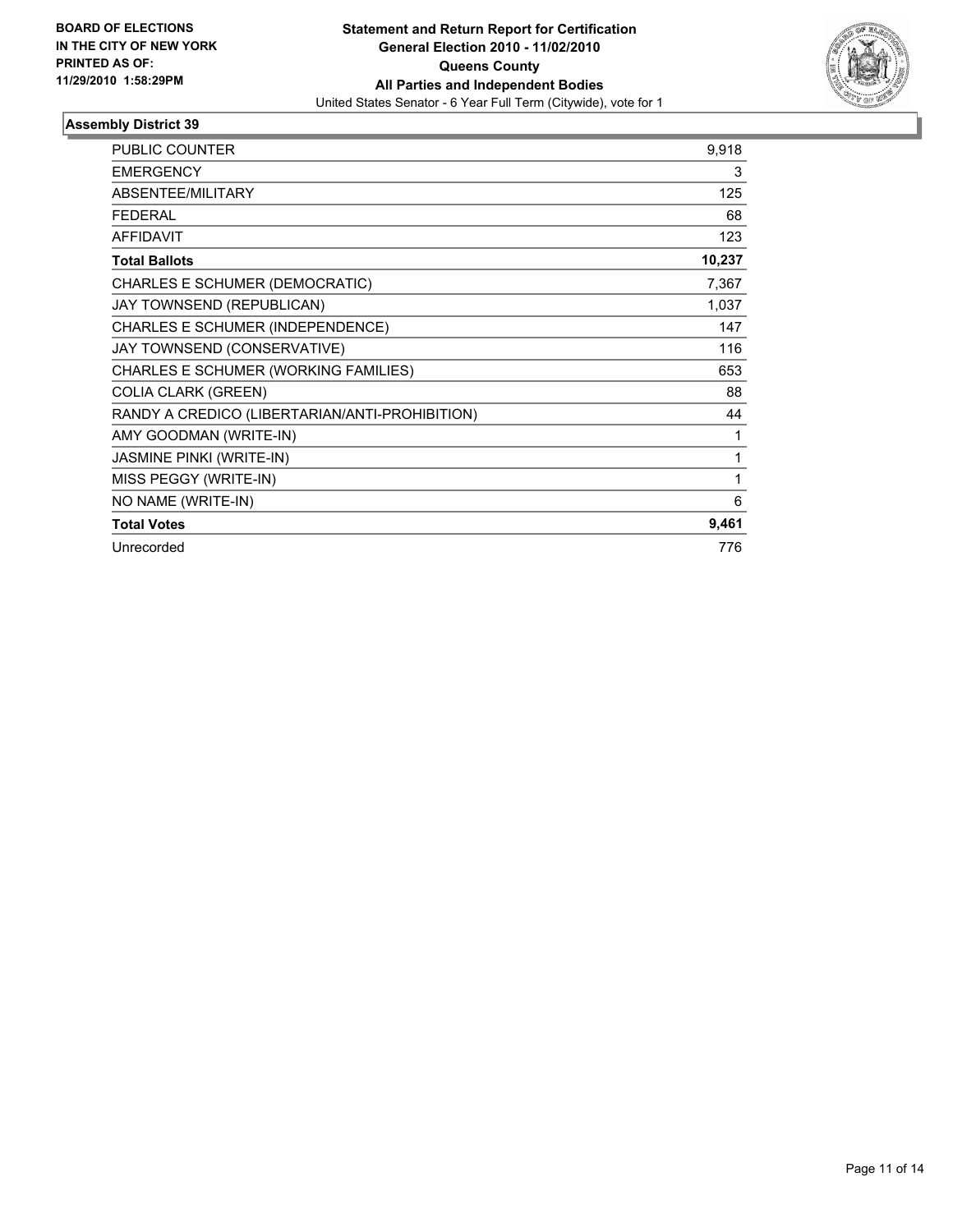

#### **Total for United States Senator - 6 Year Full Term (Citywide) - Queens County**

| <b>PUBLIC COUNTER</b>                          | 336,956 |
|------------------------------------------------|---------|
| EMERGENCY                                      | 209     |
| ABSENTEE/MILITARY                              | 7,837   |
| <b>FEDERAL</b>                                 | 1,796   |
| AFFIDAVIT                                      | 4,752   |
| <b>Total Ballots</b>                           | 351,550 |
| CHARLES E SCHUMER (DEMOCRATIC)                 | 244,616 |
| JAY TOWNSEND (REPUBLICAN)                      | 55,985  |
| CHARLES E SCHUMER (INDEPENDENCE)               | 7,800   |
| JAY TOWNSEND (CONSERVATIVE)                    | 8,582   |
| CHARLES E SCHUMER (WORKING FAMILIES)           | 13,731  |
| <b>COLIA CLARK (GREEN)</b>                     | 2,417   |
| RANDY A CREDICO (LIBERTARIAN/ANTI-PROHIBITION) | 1,300   |
| ADELLE R NATHAUSON (WRITE-IN)                  | 1       |
| ALFREDO CENTOLA (WRITE-IN)                     | 1       |
| ALLAN JENNINGS (WRITE-IN)                      | 1       |
| AMY GOODMAN (WRITE-IN)                         | 1       |
| B. BUNNY (WRITE-IN)                            | 1       |
| BARBARA FINGER (WRITE-IN)                      | 1       |
| <b>BOB TURNER (WRITE-IN)</b>                   | 1       |
| CHAYA ROSNER (WRITE-IN)                        | 1       |
| CHRISTIAN PONTARELLI (WRITE-IN)                | 1       |
| DAVID GORDON (WRITE-IN)                        | 1       |
| D-BAG (WRITE-IN)                               | 1       |
| DECLINED PHANTOM (WRITE-IN)                    | 1       |
| DOGGS (WRITE-IN)                               | 1       |
| DOOGIE HOUSER M.D. (WRITE-IN)                  | 1       |
| DOUGLAS A WILLIAMSON (WRITE-IN)                | 1       |
| E. FINK (WRITE-IN)                             | 1       |
| ED MCCLOSKEY (WRITE-IN)                        | 1       |
| EDWARD J. SPIOLLI (WRITE-IN)                   | 1       |
| EISTE OLOI GTP (WRITE-IN)                      | 1       |
| EISTEGIATO POUTJO GAVAS (WRITE-IN)             | 1       |
| ELIZABETH WARREN (WRITE-IN)                    | 1       |
| FRANK PADAVAN (WRITE-IN)                       | 1       |
| GAMAAL D. BROWN (WRITE-IN)                     | 1       |
| <b>GARY BERNSTEIN (WRITE-IN)</b>               | 1       |
| <b>GEORGE EMERTRICK (WRITE-IN)</b>             | 1       |
| <b>GREGORY FINGER (WRITE-IN)</b>               | 1       |
| <b>GREGORY POLIT (WRITE-IN)</b>                | 1       |
| HERB POSNER (WRITE-IN)                         | 2       |
| HOMER SIMPSON (WRITE-IN)                       | 1       |
| JAMES TRIKAS (WRITE-IN)                        | 1       |
| JASMINE PINKI (WRITE-IN)                       | 1       |
| JAY TOWNSEND (WRITE-IN)                        | 1       |
| JOHN CLIFTON (WRITE-IN)                        | 1       |
|                                                |         |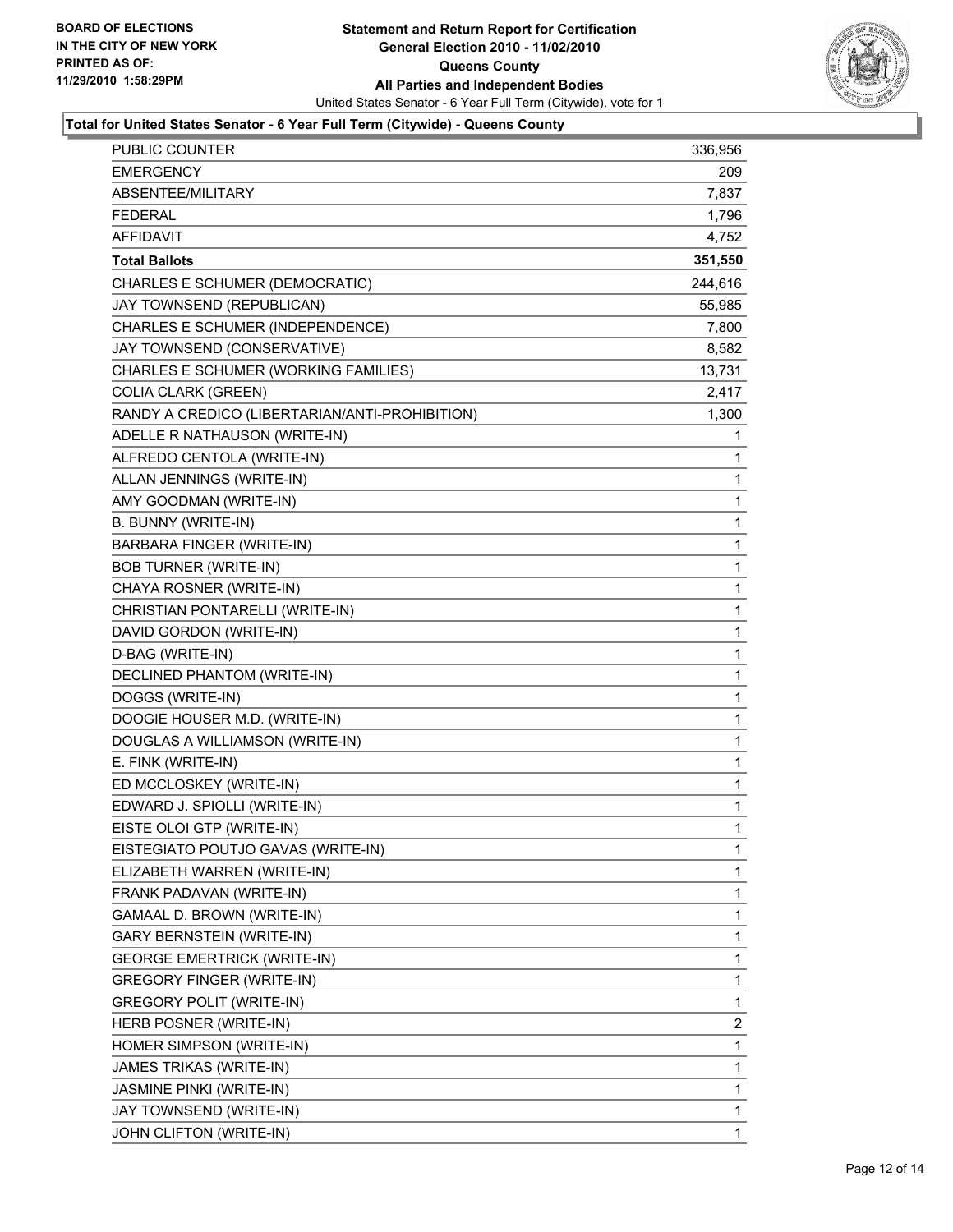

#### **Total for United States Senator - 6 Year Full Term (Citywide) - Queens County**

| JOHN MESSER (WRITE-IN)          | 1            |
|---------------------------------|--------------|
| JOHN W. CRONIN (WRITE-IN)       | 1            |
| JONAS BENDER-NASH (WRITE-IN)    | 1            |
| JOSE PERALTA (WRITE-IN)         | 1            |
| JOSHUA BARRO (WRITE-IN)         | 1            |
| KATHERINE R MASI (WRITE-IN)     | 2            |
| KEVIN BOYLE (WRITE-IN)          | 1            |
| KHALDOWN KHELIL (WRITE-IN)      | 1            |
| LAURA COLBY (WRITE-IN)          | 1            |
| MARTIN T GOODMAN (WRITE-IN)     | 1            |
| MARY CLARK (WRITE-IN)           | 1            |
| MICHAEL DEAR (WRITE-IN)         | 1            |
| MICKEY MOUSE (WRITE-IN)         | 1            |
| MIGUEL SERRAT (WRITE-IN)        | 1            |
| MISS PEGGY (WRITE-IN)           | 1            |
| MONTGOMERY SUMMA (WRITE-IN)     | 1            |
| MORT ZUCKER-MAN (WRITE-IN)      | 1            |
| NO NAME (WRITE-IN)              | 48           |
| NOAM CHOUSKY (WRITE-IN)         | 1            |
| PAT TOONEY (WRITE-IN)           | 1            |
| PAUL BOIDER (WRITE-IN)          | 1            |
| PETER KING (WRITE-IN)           | 2            |
| RALPH NADER (WRITE-IN)          | 3            |
| RANDY CREDICO (WRITE-IN)        | 1            |
| RAYMOND GEE (WRITE-IN)          | 1            |
| RICHARD LA SALLE (WRITE-IN)     | 1            |
| RICHARD MAIELLO (WRITE-IN)      | 1            |
| RON PAUL (WRITE-IN)             | 1            |
| RUDOLPH GIULIANI (WRITE-IN)     | 1            |
| RUTH ROBINETT (WRITE-IN)        | 2            |
| SEAN SULLIVAN (WRITE-IN)        | 1            |
| SEBASTIAN D'BRONSKI (WRITE-IN)  | 1            |
| SHIRLEY HUNTLEY (WRITE-IN)      | $\mathbf{2}$ |
| SIMON KWOK (WRITE-IN)           | 1            |
| STEVE JUGAN (WRITE-IN)          | 1            |
| THOMAS DAY (WRITE-IN)           | 1            |
| VOID (WRITE-IN)                 | 9            |
| WALTER N IWACHOW (WRITE-IN)     | 1            |
| WILLIAM J. MILLS JR. (WRITE-IN) | 1            |
| <b>Total Votes</b>              | 334,565      |
| Unrecorded                      | 16,985       |
|                                 |              |